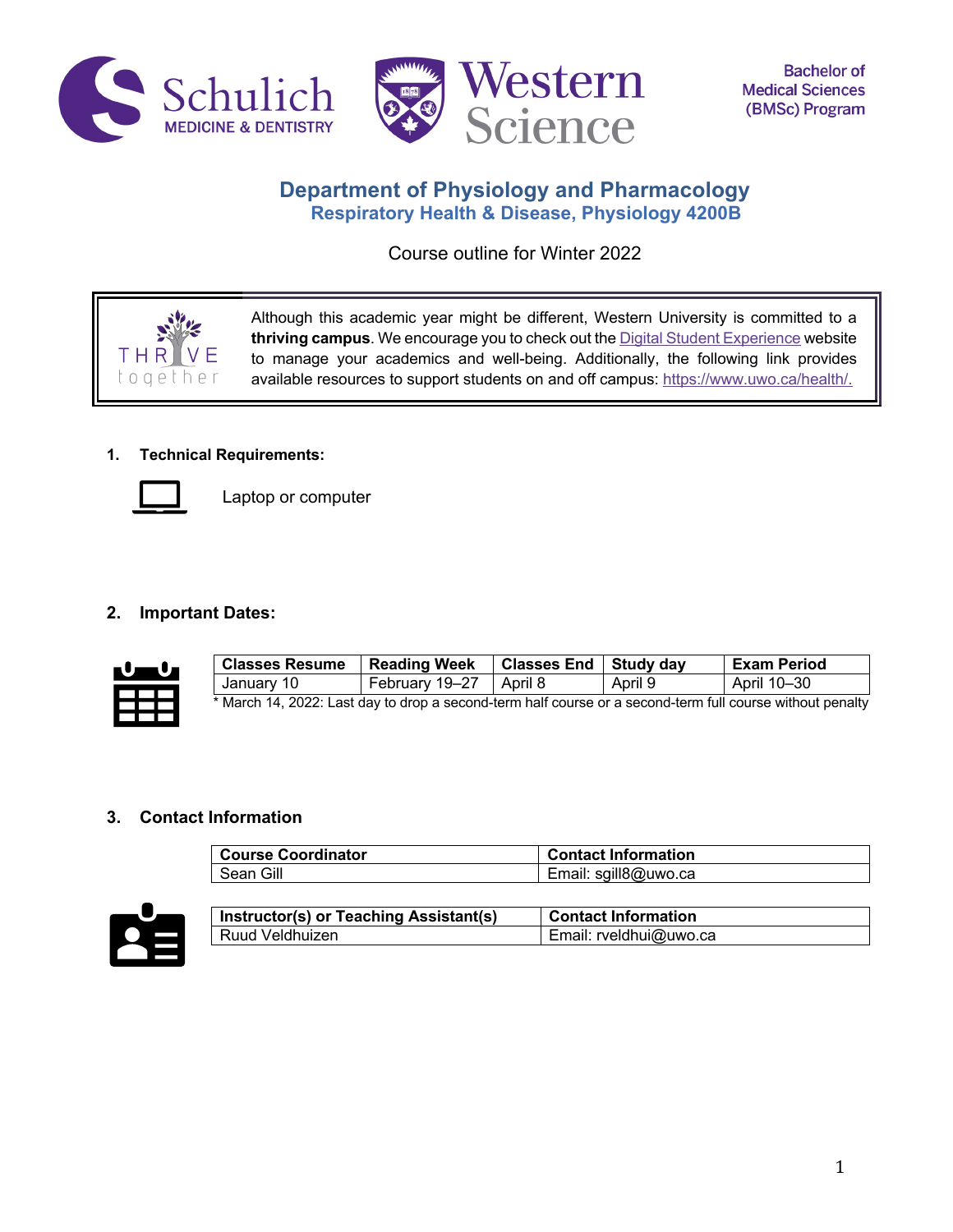# **4. Course Description and Design**

### **Delivery Mode:** Blended

This course examines the normal pulmonary environment, including lung development and adaptations to high altitude, and a variety of pathophysiological conditions and processes. For each condition or disease, physiological abnormalities and current therapies will be discussed, as will pathophysiological mechanisms with some emphasis on chronic and acute inflammation.

Prerequisite: Physiology 3120

# **Timetabled Sessions**

| <b>Component</b> | Date(s)  | Time       |
|------------------|----------|------------|
| Lecture          | Tuesdavs | 9:30-11:30 |



- $\boxtimes$  Attendance at sessions is required
- $\triangledown$  Students who are unable to attend in person due to failure of the return to campus questionnaire can join live on zoom
- $\triangledown$  Missed work should be completed within 24 hours

All course material will be posted to OWL: http://owl.uwo.ca. Any changes will be indicated on the OWL site and discussed with the class.

If students need assistance, they can seek support on the OWL Help page. Alternatively, they can contact the Western Technology Services Helpdesk. They can be contacted by phone at 519- 661-3800 or ext. 83800.

Google Chrome or Mozilla Firefox are the preferred browsers to optimally use OWL; update your browsers frequently. Students interested in evaluating their internet speed, please click here.

#### **Course delivery with respect to the COVID-19 pandemic**

Although the intent is for this course to be delivered in-person, the changing COVID-19 landscape may necessitate some or all of the course to be delivered online synchronously (i.e., at the times indicated in the timetable). The grading scheme will not change. Any assessments affected will be conducted online as determined by the course instructor (i.e. oral final exam). Online sessions will be recorded and will require you to have a reliable internet connection. By taking this course, you acknowledge that the sessions will be recorded and consent to this.

#### **5. Learning Outcomes**

Upon successful completion of this course, students will be able to:

- Demonstrate knowledge comprehension of pulmonary physiology in health and disease
- Understand the basic methodological concepts to study lung physiology in health and disease



- Outline approaches to answer basic or clinical research questions related to lung physiology in health and disease
- Discuss research papers related to pulmonary physiology in health and disease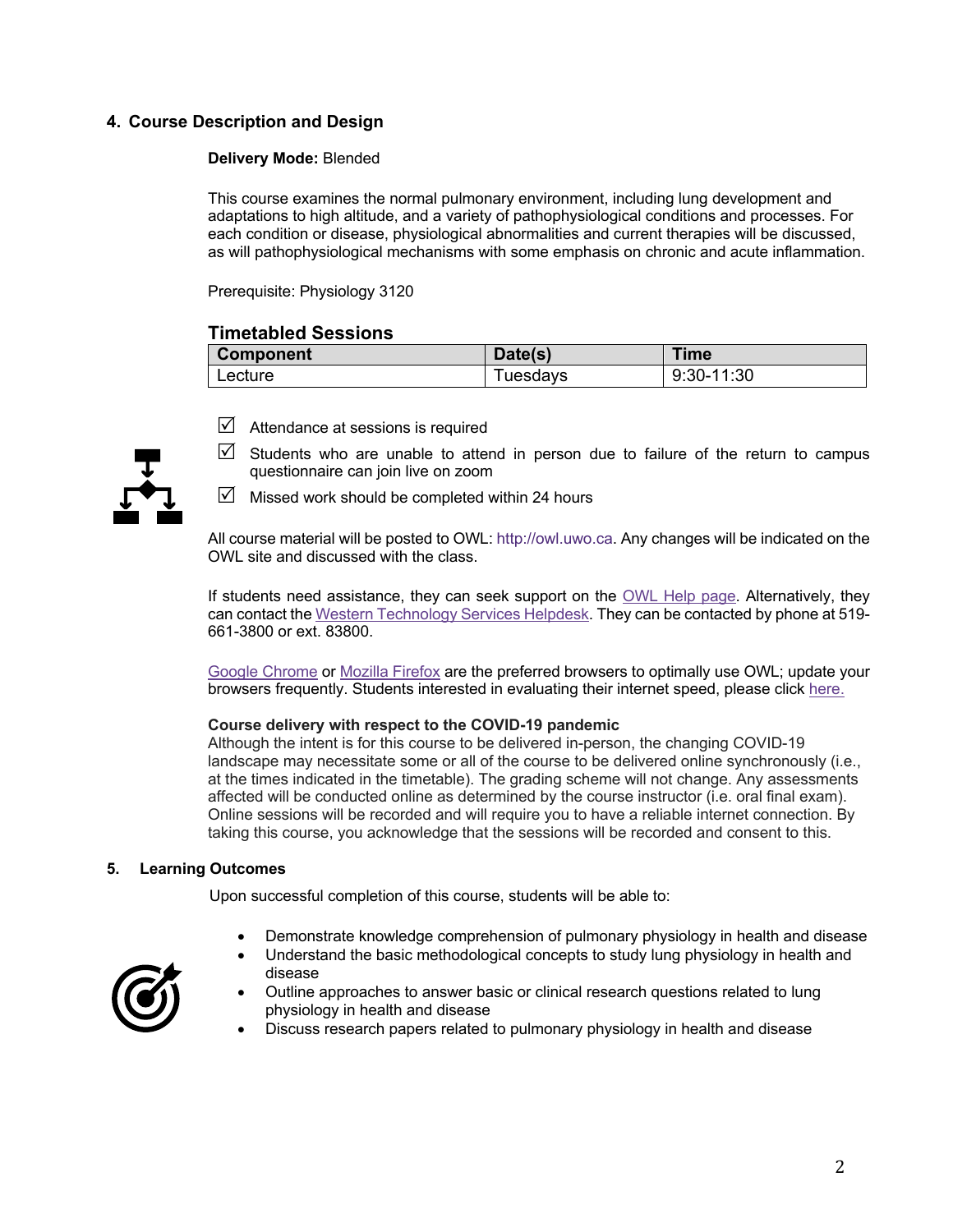# **6. Course Content and Schedule**

| <b>Week</b>       | <b>Dates</b> | <b>Topic</b>                  | <b>Instructor</b>             |
|-------------------|--------------|-------------------------------|-------------------------------|
| 1                 | Jan 10-14    | Course Introduction           | Sean Gill and Ruud Veldhuizen |
| $\overline{2}$    | Jan 17-21    | Lung Development              | Sean Gill                     |
| 3                 | Jan 24-28    | Innate Host Defense           | Sean Gill                     |
| 4                 | Jan 31-Feb 4 | The Aging Lung                | Sean Gill                     |
| 5                 | Feb 7-11     | <b>Mechanical Ventilation</b> | Ruud Veldhuizen               |
| 6                 | Feb 14-18    | ARDS + Inflammation           | Sean Gill                     |
| 7                 | Feb 21-25    | <b>Reading Week</b>           |                               |
| 8                 | Feb 28-Mar 4 | Asthma                        | Ruud Veldhuizen               |
| 9                 | Mar 7-11     | <b>COPD</b>                   | Ruud Veldhuizen               |
| 10                | Mar 14-18    | Lung Transplantation          | Ruud Veldhuizen               |
| 11                | Mar 21-25    | Lung Fibrosis                 | Sean Gill                     |
| $12 \overline{ }$ | Mar 28-Apr 1 | <b>Cystic Fibrosis</b>        | Ruud Veldhuizen               |
| 13                | Apr $4-8$    | <b>Summary Overview</b>       | Sean Gill and Ruud Veldhuizen |

# **7. Participation and Engagement**



 $\overline{\mathbf{S}}$ 

 $\boxtimes$  Students are expected to participate and engage with content as much as possible  $\boxtimes$  Attendance in person for lectures is preferred for completion of group work  $\boxtimes$  Students can also participate by interacting in the forums with their peers and instructors

# **8. Evaluation**

Below is the evaluation breakdown for the course. Any deviations will be communicated.

| <b>Assessment</b>                 | Format                                                  | Weighting                                                             | <b>Due Date</b>             |
|-----------------------------------|---------------------------------------------------------|-----------------------------------------------------------------------|-----------------------------|
| Midterm                           | Group Take Home                                         | 30%                                                                   | Approx. March 4,<br>2022    |
| Participation                     | During Lecture<br>Hours                                 | 15%                                                                   | Throughout                  |
| Participation                     | Outside Lecture<br>Hours (in Forums)                    | 15%                                                                   | Throughout                  |
| <b>Final Exam</b>                 | Oral or Written<br>depending on<br>COVID-19<br>pandemic | 30% (with paper<br>critique)<br>or<br>40% (without paper<br>critique) | <b>TBD</b><br>(April 10-30) |
| <b>Optional paper</b><br>critique | Written                                                 | 10%                                                                   | April 10                    |

 $\boxtimes$  Participation via weekly class time activities during lecture hours is required. When in person lectures are possible, if you are unable to join in person and join via Zoom, you will be given an alternate activity to complete for participation marks. You may complete 2 alternate activities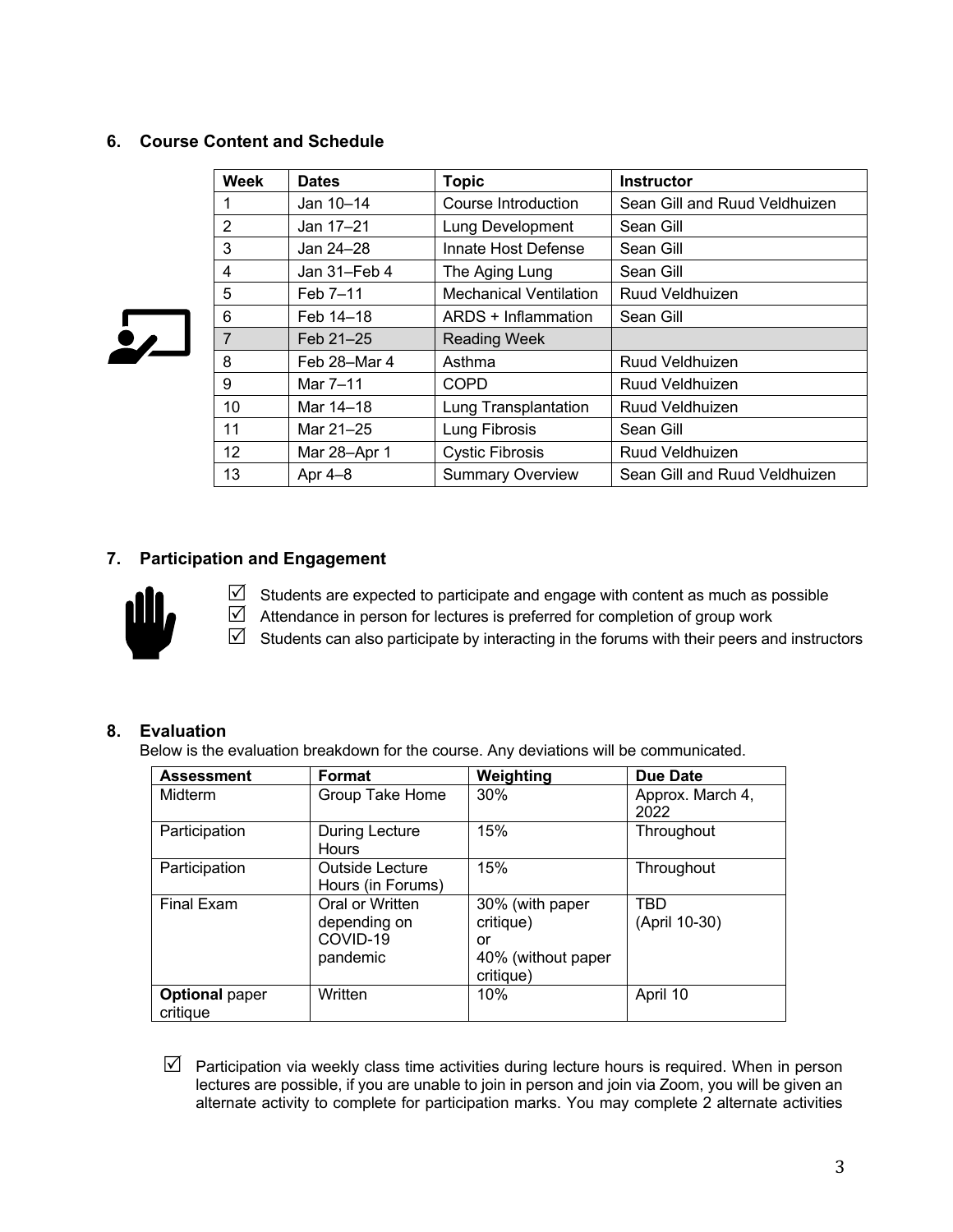maximum, if unable to attend in person. These alternate activities must be done during class time when joining via zoom

- $\boxtimes$  All assignments are due at 11:55 pm EST unless otherwise specified
- $\boxtimes$  Written assignments will be submitted to Turnitin (statement in policies below)
- $\triangledown$  Students will have 2 submissions to Turnitin
- $\boxtimes$  A student may not receive the same grade as their group members if it is determined that the distribution of work was not equal
- $\boxtimes$  After an assessment is returned, students should wait 24 hours to digest feedback before contacting their evaluator; to ensure a timely response, reach out within 7 days
	- Click here for a detailed and comprehensive set of policies and regulations concerning examinations and grading. The table below outlines the University-wide grade descriptors.

| $A+$         | 90-100    | One could scarcely expect better from a student at this level   |
|--------------|-----------|-----------------------------------------------------------------|
| $\mathsf{A}$ | 80-89     | Superior work which is clearly above average                    |
| B            | 70-79     | Good work, meeting all requirements, and eminently satisfactory |
| C            | 60-69     | Competent work, meeting requirements                            |
| D            | $50 - 59$ | Fair work, minimally acceptable                                 |
| E            | below 50  | Fail                                                            |

#### **Information about late or missed evaluations:**

- $\boxtimes$  Late assessments without self-reported absences or accommodation will be subject to a late penalty of 10%/day
- $\boxtimes$  Late assessments with self-reported absences or accommodation should be submitted within 24 hours of the end of the self-report or accommodation (e.g., due Fri 11:55 pm; self-report covers Fri/Sat; new deadline is Sun by 11:55 pm OR 24 hours after the end of the accommodation period)
- $\triangledown$  An assessment cannot be submitted after it has been returned to the class; an alternate assessment will be assigned

# **9. Communication:**



- $\triangledown$  Students should email their instructor(s) using email or through the OWL discussion board
- $\triangledown$  Emails will be monitored daily; students will receive a response in 24 48 hours
- $\triangledown$  This course will use OWL forums for discussions

### **10. Office Hours:**



 $\triangledown$  There are no official office hours for this course. Students are encouraged to contact the instructor(s) by email and arrange an appointment.

### **11. Resources**



 $\boxtimes$  All resources will be posted in OWL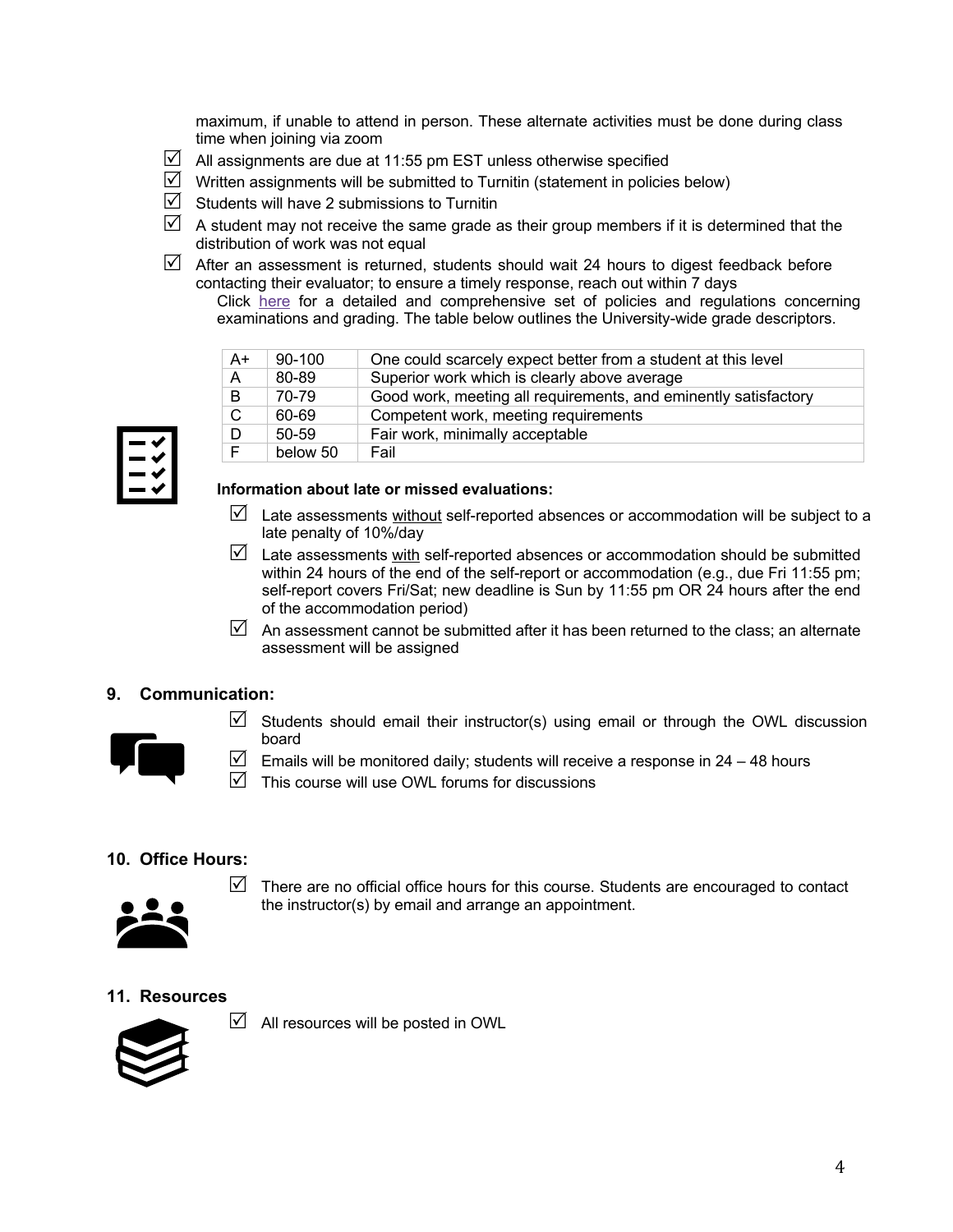# **12. Professionalism & Privacy:**

Western students are expected to follow the Student Code of Conduct. Additionally, the following expectations and professional conduct apply to this course:



- $\boxtimes$  All course materials created by the instructor(s) are copyrighted and cannot be sold/shared
- $\boxtimes$  Recordings are not permitted (audio or video) without explicit permission
- $\triangledown$  Permitted recordings are not to be distributed
- $\boxtimes$  Students will be expected to take an academic integrity pledge before some assessments

### **13. How to Be Successful in this Class:**

Students enrolled in this class should understand the level of autonomy and self-discipline required to be successful.

- 1. Invest in a planner or application to keep track of your courses. Populate all your deadlines at the start of the term and schedule time at the start of each week to get organized and manage your time. Start your assignments (i.e. midterm) early!
- 2. Make it a regular habit to log onto OWL to ensure you have seen everything posted to help you succeed in this class.
- 3. Connect with others. Try forming a study group (online or in-person) and meeting on a weekly basis for study and peer support.
- 4. Do not be afraid to ask questions. If you are struggling with a topic, contact your instructor(s).
- 5. Actively participate in class during lectures and breakout sessions.
- 6. Reward yourself for successes. It seems easier to motivate ourselves knowing that there is something waiting for us at the end of the task.

#### **14. Western Academic Policies and Statements**

#### **Absence from Course Commitments**

Policy on Academic Consideration for Student Absences

If you are unable to meet a course requirement due to illness or other serious circumstances, you must seek approval for the absence as soon as possible. Approval can be granted either through a **selfreported absence** or via the **Academic Counselling** unit. Students have two self-reports to use throughout the academic year; absence from course commitments including tests, quizzes, presentations, labs, and assignments that are worth 30% or less can be self-reported. Self-reported absences cover a student for 48 hours (yesterday + today or today + tomorrow). Your instructor will receive notification of your consideration; however, you should contact your instructor immediately regarding your absence. Students are expected to submit missed work within 24 hours of the end of the 48-hour period. Please review details of the university's policy on academic consideration for student absences.

If you have used both their self-reported absences or will miss more than 48 hours of course requirements, a Student Medical Certificate (SMC) should be signed by a licensed medical or mental health practitioner and you should contact academic counselling. Academic Counselling will be operating virtually this year and can be contacted at scibmsac@uwo.ca.

#### **Accommodation for Religious Holidays**

The policy on Accommodation for Religious Holidays can be viewed here.

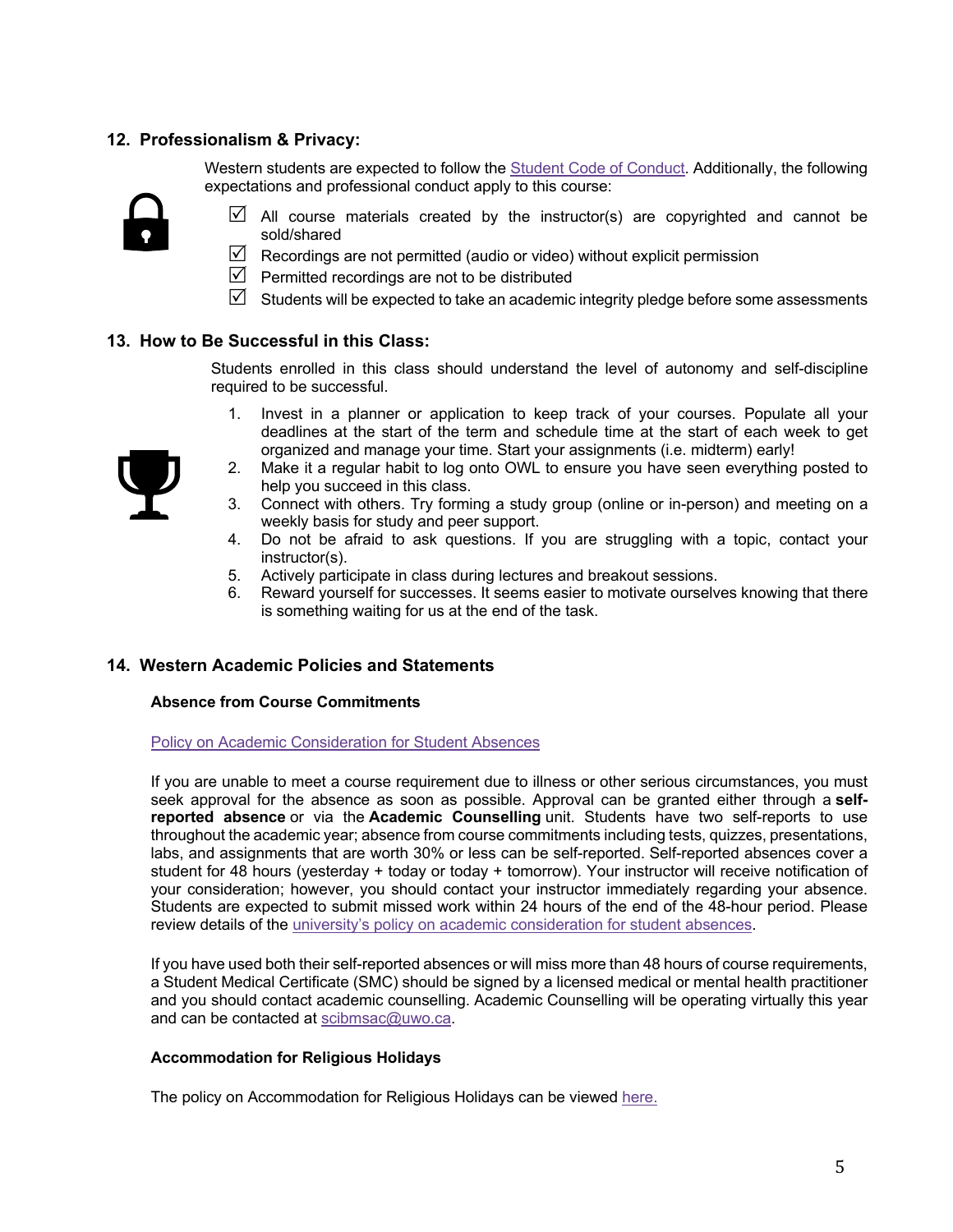#### **Special Examinations**

A Special Examination is any examination other than the regular examination, and it may be offered only with the permission of the Dean of the Faculty in which the student is registered, in consultation with the instructor and Department Chair. Permission to write a Special Examination may be given on the basis of compassionate or medical grounds with appropriate supporting documents. To provide an opportunity for students to recover from the circumstances resulting in a Special Examination, the University has implemented Special Examinations dates. These dates as well as other important information about examinations and academic standing can be found here.

#### **Academic Offenses**

"Scholastic offences are taken seriously, and students are directed here to read the appropriate policy, specifically, the definition of what constitutes a Scholastic Offence.

#### **Accessibility Statement**

Please contact the course instructor if you require material in an alternate format or if you require any other arrangements to make this course more accessible to you. You may also wish to contact Accessible Education (AE) at 661-2111 x 82147 for any specific question regarding an accommodation or review The policy on Accommodation for Students with Disabilities.

#### **Correspondence Statement**

The centrally administered **e-mail account** provided to students will be considered the individual's official university e-mail address. It is the responsibility of the account holder to ensure that e-mail received from the University at his/her official university address is attended to in a timely manner. You can read about the privacy and security of the UWO email accounts here.

### **Discovery Credit Statement**

Students are permitted to designate up to 1.0 Discovery Credit course (or equivalent) for pass/fail grading that can be counted toward the overall course credits required for their degree program. The details of this policy and the deadlines can be found here.

### **Turnitin and other similarity review software**

All assignments will be subject to submission for textual similarity review to the commercial plagiarism detection software under license to the University for the detection of plagiarism. Students will be able to view their results before the final submission. All papers submitted for such checking will be included as source documents in the reference database for the purpose of detecting plagiarism of papers subsequently submitted to the system. Use of the service is subject to the licensing agreement, currently between Western University and Turnitin.com.

### **15. BMSUE Academic Policies and Statements**

### **Cell Phone and Electronic Device Policy (for in-person tests and exams)**

The Schulich School of Medicine & Dentistry is committed to ensuring that testing and evaluation are undertaken fairly across all our departments and programs. For all tests and exams, it is the policy of the School that any electronic devices, i.e., cell phones, tablets, cameras, or iPod are strictly prohibited. These devices MUST be left either at home or with the student's bag/jacket at the front of the room and MUST NOT be at the test/exam desk or in the individual's pocket. Any student found with one of these prohibited devices will receive a grade of zero on the test or exam. Non-programmable calculators are only allowed when indicated by the instructor. The program is not responsible for stolen/lost or broken devices.